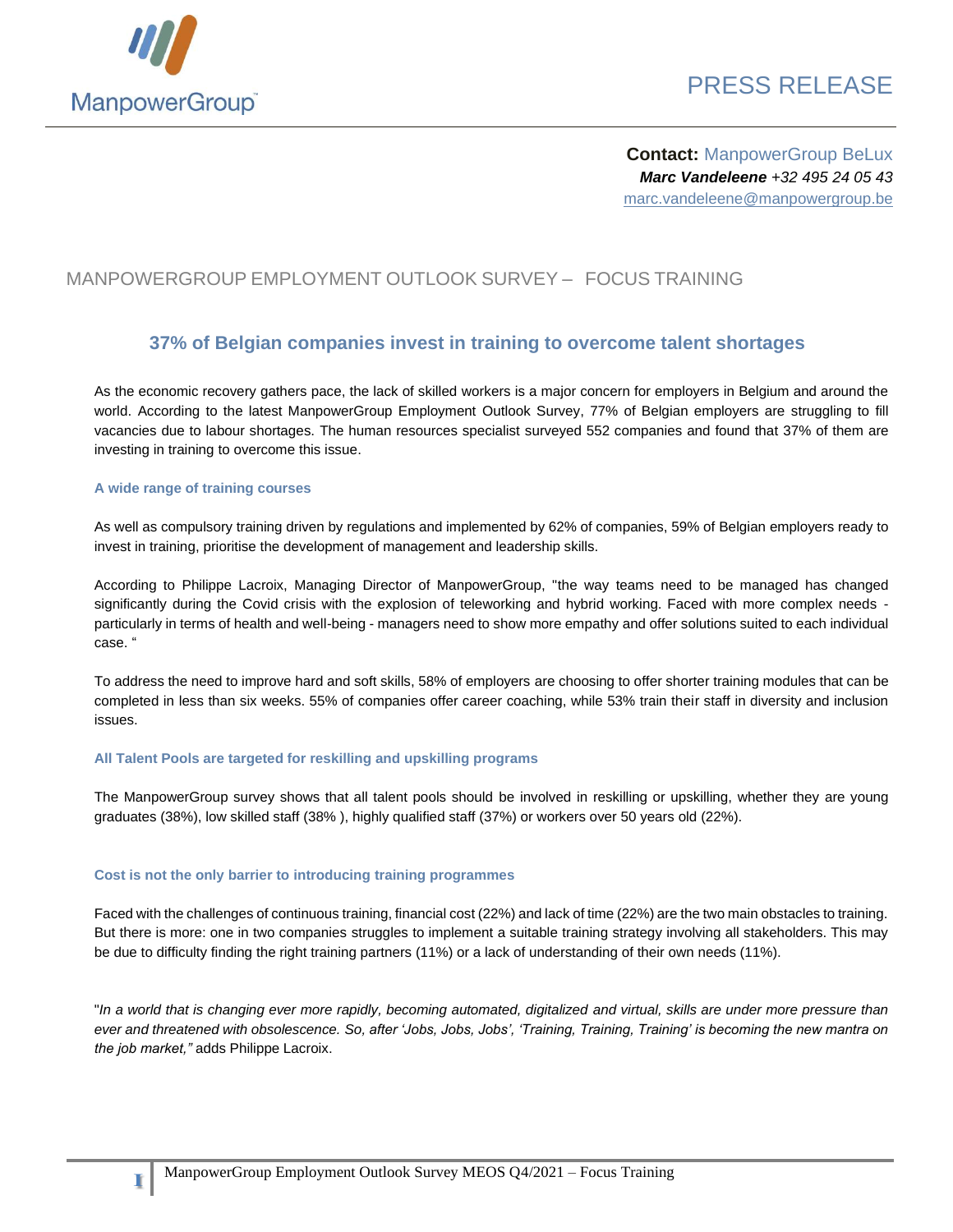



**2**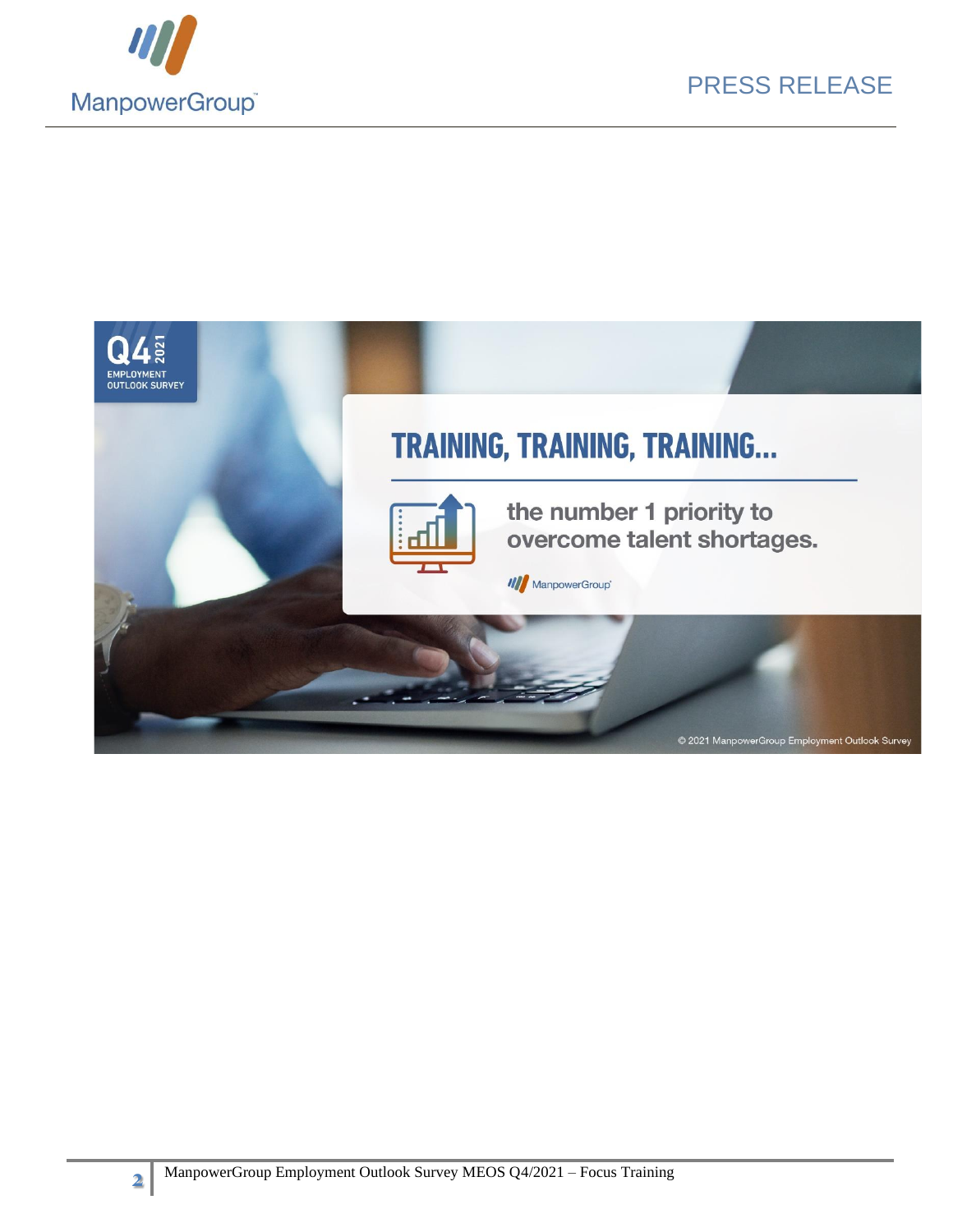

# PRESS RELEASE

 $\mathbf{Q}4$ 



**III** ManpowerGroup

**EMPLOYMENT OUTLOOK SURVEY** 

# **SHORTER IS BETTER -UPSKILLING IN SIX WEEKS** OR LESS IS PREFERRED



© 2021 ManpowerGroup Employment Outlook Survey



**III** ManpowerGroup **EMPLOYMENT OUTLOOK SURVEY** 



# ALL TALENT POOLS ARE TARGETED FOR RESKILLING AND UPSKILLING IN BELGIUM



© 2021 ManpowerGroup Employment Outlook Survey

**3**